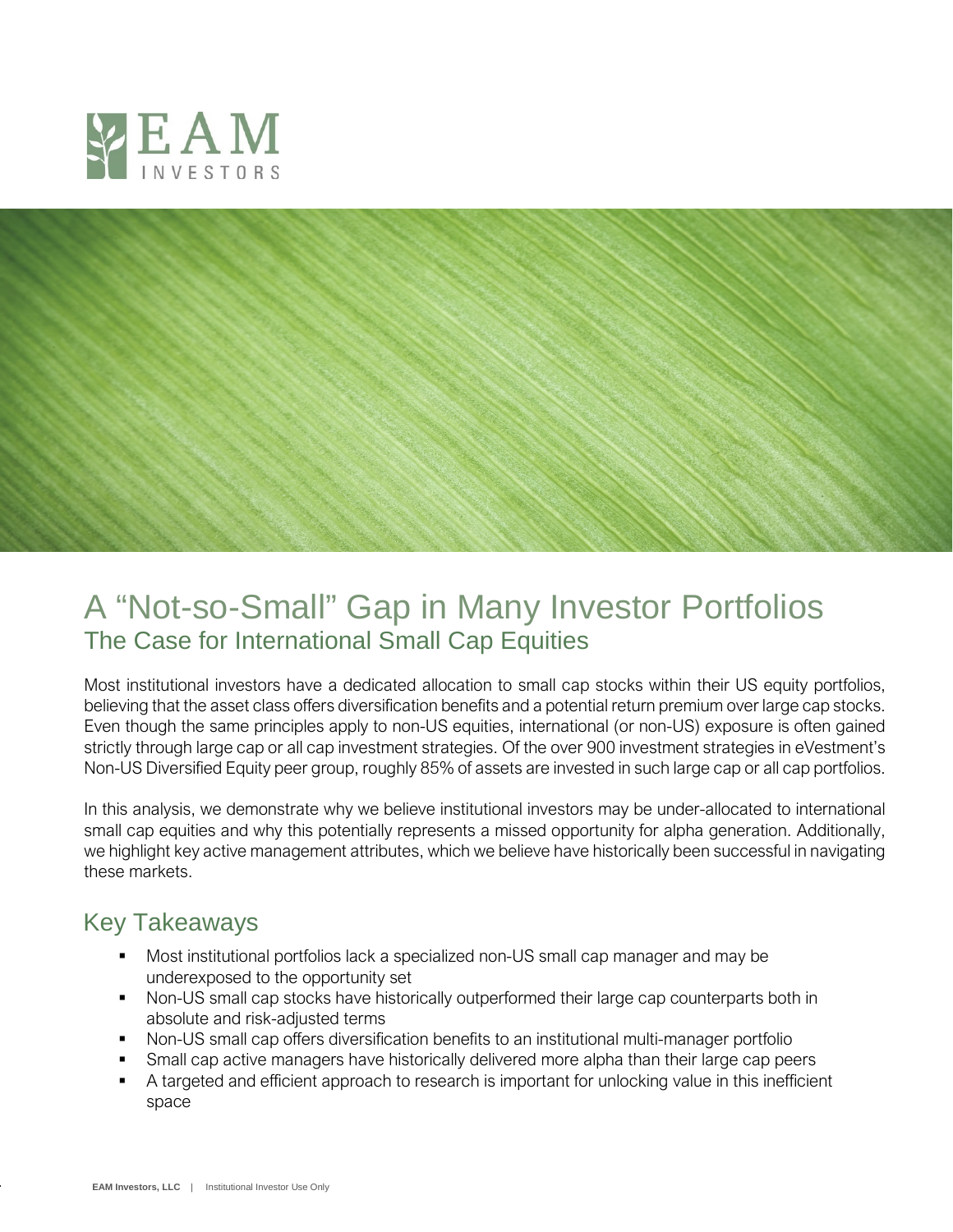## Overlooked by Investors

**Figure 1:**

micro cap

Most publicly traded stocks are small and

Spread across 46 countries in both developed and emerging markets, the non-US small cap equity universe represents a broad and diverse opportunity set for active managers. There are nearly 12,000 public companies considered in the non-US small/micro cap segment of the market, which we define as those companies with market capitalizations between \$100 million and \$4 billion, as indicated in Figure 1. Despite these stocks outnumbering non-US large/mid cap stocks by 12:1, the number of investment strategies dedicated to non-US small cap equities remains relatively limited. There are nearly 3,000 global and non-US equity investment products in the eVestment database as of December 31, 2018, but only 9% of them are small cap mandates. This compares with US equity product offerings, of which nearly 20% are small cap focused.



### Universe of Investable Stocks Outside the US

Source: FactSet universe as of November 2018. Excludes the US, mainland China and OTC (bulletin board) stocks. Micro Cap \$100M - \$800M, Small Cap \$800M - \$4B, Mid Cap \$4-10B, Large Cap >\$10B

An investor may choose to own a non-US all cap strategy, believing it provides sufficient exposure to the global universe. However, many of these strategies have a benchmark with an inherent large cap bias such as MSCI EAFE, which has less than 2% of its weight in stocks less than \$4 billion in market value. Consequently, non-US all cap managers in eVestment show an average 76% allocation to stocks greater than \$7.5 billion and only an average 4% allocation to stocks less than \$1.5 billion. This compares to the investable universe as defined above, which has 11.3% in stocks less than \$1.5 billion, meaning the average non-US all cap manager is 7% underweight this lower market cap segment.

Further, relying on a single manager to cover the full market cap spectrum can make portfolio risk exposures difficult to measure and control. The risk budget that should be allocated to generating excess returns may be inefficiently allocated, given the large cap bias of the typical benchmark. Managers are then rewarded for taking incremental systematic risk (i.e. size) when they should really only be compensated for generating alpha. One way to potentially avoid this is to have a dedicated non-US small cap manager who can focus exclusively on stock picking within this opportunity set.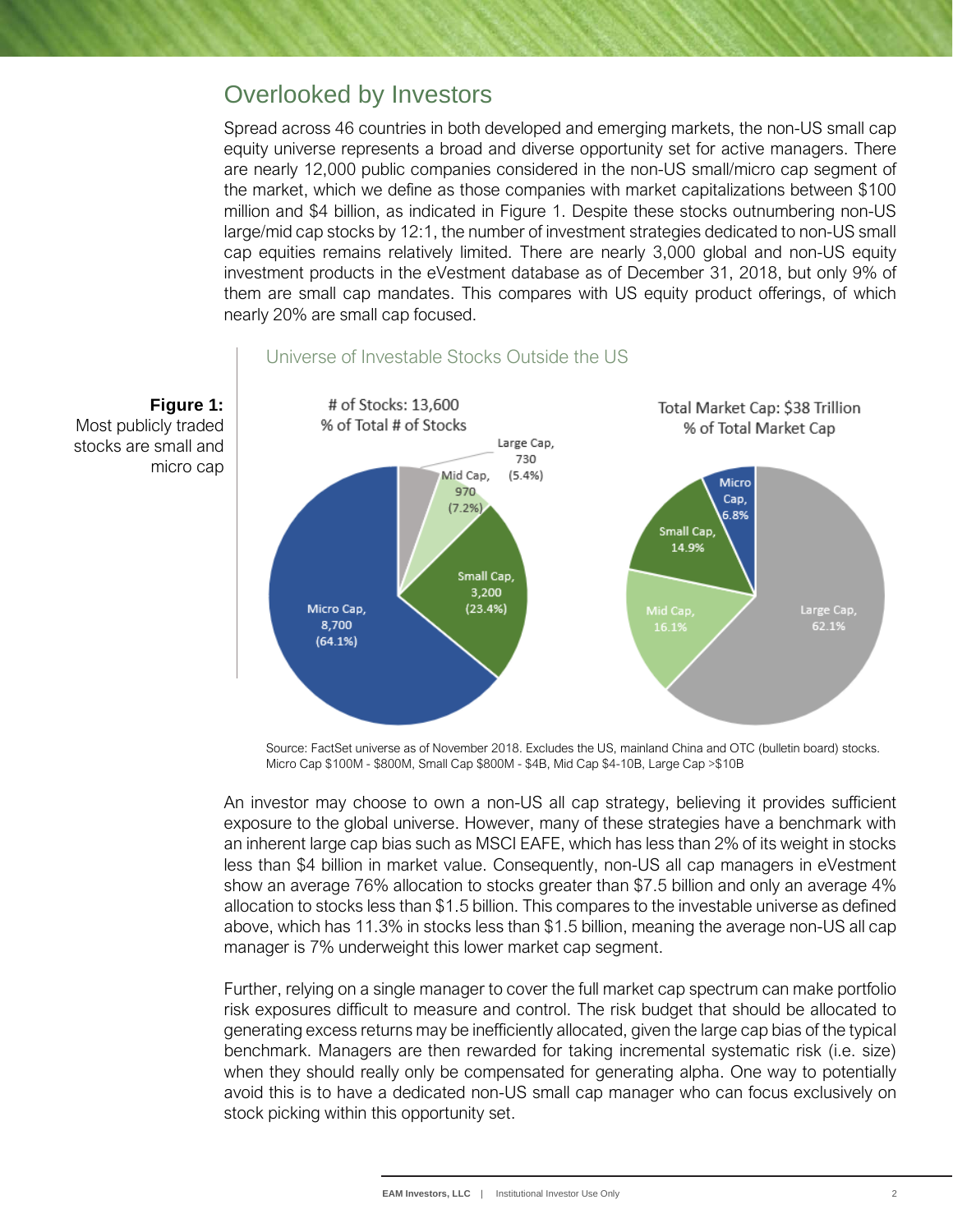### Potential Diversification Benefits

The characteristics of small cap stocks can lead them to behave differently than their large cap counterparts. Small companies can be more influenced by idiosyncratic factors, rather than broad market shifts, since firm profitability is often determined by a limited number of product lines. Additionally, smaller companies, on average, derive more of their revenues from local sources, suggesting truer company-specific diversification. According to FactSet, companies in the MSCI World ex-US Micro Cap Index and MSCI ex-US Small Cap Index average 10% more and 7% more revenue from local sources, respectively, compared to those companies in the MSCI ACWI ex-US Large Cap Index. This indicates performance of smaller companies may be more directly affected by regional trends such as an expanding middle class, infrastructure build-out, or change in government policy.

These characteristics can lead to lower correlations among other equity asset classes and, therefore, may offer diversification benefits within an equity portfolio. Figure 2 illustrates that non-US small cap stocks have had a meaningfully lower correlation to the S&P 500 Index than other equity asset classes. A study done by Russell Investments<sup>[1](#page-2-0)</sup> demonstrates the benefits of this expanded diversification during the "lost decade" for US equities (July 31, 2001 to June 30, 2011), when international small caps outperformed both US small and large caps by a cumulative 144% and 190%, respectively. The study cites that for an otherwise broadly diversified \$1 billion equity portfolio, increasing international small cap exposure from 0% to 10% during this period would have created an incremental \$66 million of value, as well as lowered the portfolio's volatility and increased its Sharpe ratio.

|                           | <b>MSCI ACWI</b><br>ex-US Small<br>Cap | <b>MSCI ACWI</b><br>IMI | <b>MSCI ACWI</b><br>ex-US Mid<br>Cap | <b>MSCI ACWI</b><br>ex-US Large<br>Cap | Russell<br>2000 Index | Russell<br>Midcap<br>Index | S&P 500<br>Index |
|---------------------------|----------------------------------------|-------------------------|--------------------------------------|----------------------------------------|-----------------------|----------------------------|------------------|
| MSCI ACWI ex-US Small Cap | 1.00                                   |                         |                                      |                                        |                       |                            |                  |
| <b>MSCI ACWI IMI</b>      | 0.93                                   | 1.00                    |                                      |                                        |                       |                            |                  |
| MSCI ACWI ex-US Mid Cap   | 0.99                                   | 0.96                    | 1.00                                 |                                        |                       |                            |                  |
| MSCI ACWI ex-US Large Cap | 0.95                                   | 0.97                    | 0.98                                 | 1.00                                   |                       |                            |                  |
| Russell 2000 Index        | 0.77                                   | 0.87                    | 0.79                                 | 0.78                                   | 1.00                  |                            |                  |
| Russell Midcap Index      | 0.85                                   | 0.95                    | 0.88                                 | 0.87                                   | 0.95                  | 1.00                       |                  |
| <b>S&amp;P 500 Index</b>  | 0.80                                   | 0.96                    | 0.85                                 | 0.87                                   | 0.88                  | 0.95                       | 1.00             |

### Correlations Across Equity Asset Classes

**Figure 2: Compelling** diversification potential

> <span id="page-2-0"></span>Source: MSCI, Russell, S&P. Data as of 12/31/2018. Correlations are calculated using monthly total returns of the identified indexes since January 2001.

> > <sup>1</sup> "International Small Cap: Defining a Promising Asset Class," Mathew Lystra, Spring 2013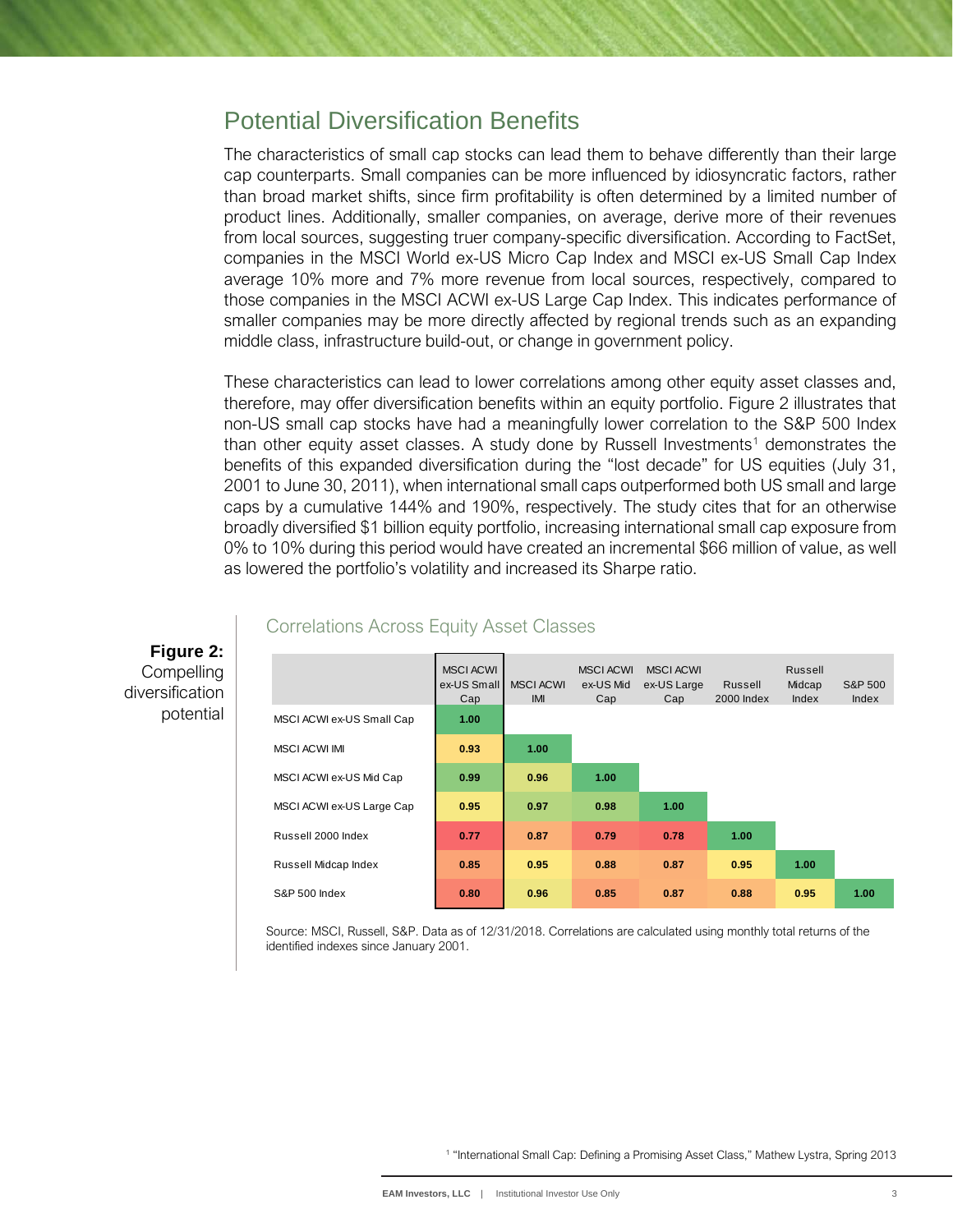### Evidence of a Small Cap Premium

The theory of a small cap premium presumes that stocks with lower market capitalizations should earn greater returns to compensate for the higher risk relative to stocks with larger market capitalizations. Figure 3 shows that since inception of the MSCI ACWI ex-US Small Cap Index in June 1994, a small cap premium has indeed been present in both US and non-US markets. This phenomenon has been most prevalent in non-US markets where the MSCI ACWI ex-US Small Cap Index has outperformed its large cap counterpart 94% of the time over rolling 10-year periods, and by an average of +279 basis points annually. Similarly, in the US, the Russell 2000 Index has outperformed the S&P 500 Index 72% of the time over rolling 10-year periods by an average of 150 basis points.





Source: MSCI, S&P. Data as of 12/31/2018. Performance is calculated using monthly total returns of the identified indexes annualized over rolling 10-year periods since 6/30/1994. Please reference the index definitions at the end of this document. It is not possible to invest directly in an index. Past performance does not guarantee future results.

While historical data show that small caps outperform large over longer time periods, they do so with slightly more volatility. However, looking at a comparison of Sharpe ratios in Figure 4 suggests this increase in risk on average has been well compensated. Over the last 10- and 20-year periods, the MSCI ACWI ex-US Small Cap Index has added +374 and +338 basis points of annualized return, respectively, over its large cap counterpart.

## **Figure 3:**

Small cap equities have outperformed large on average over time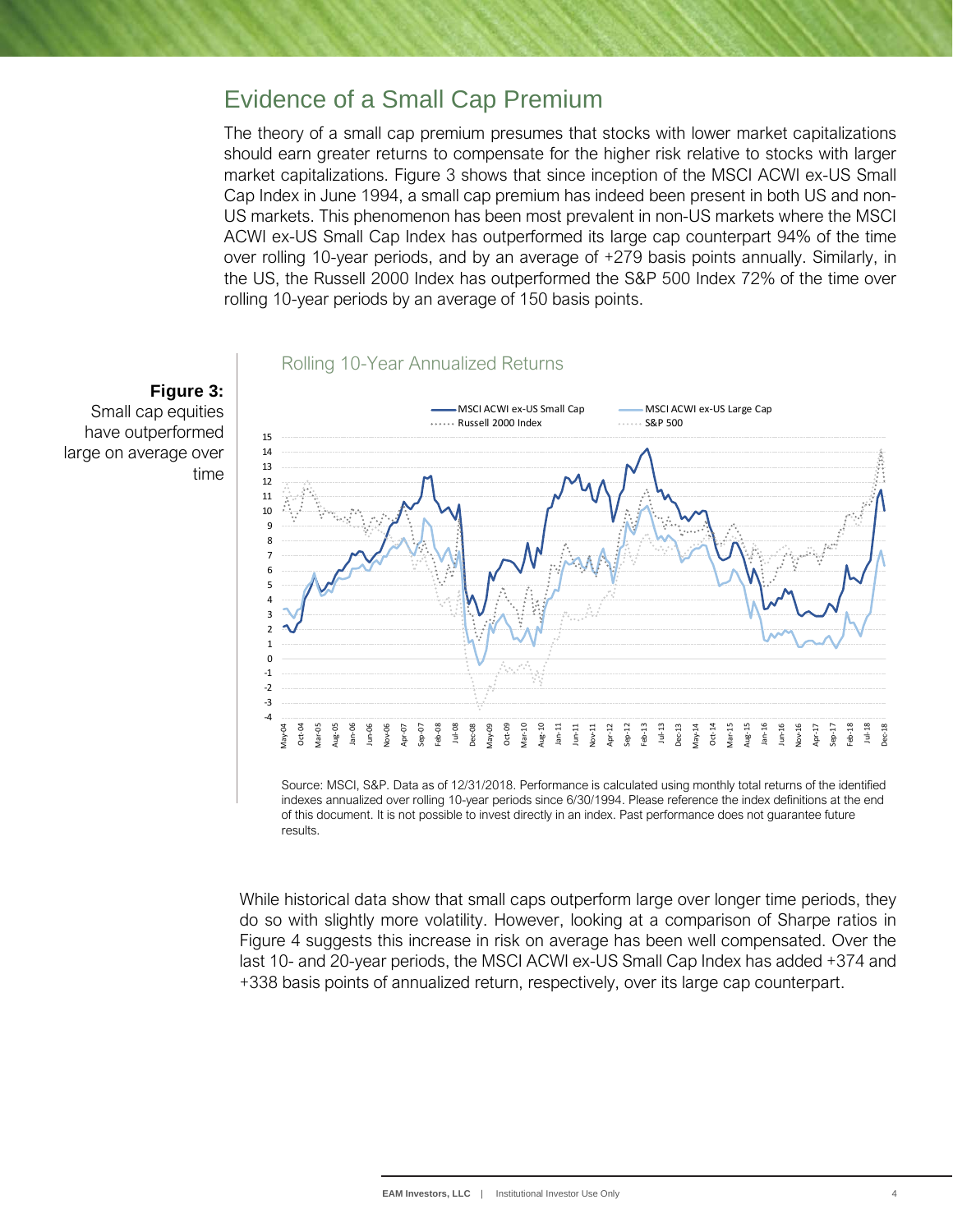### Research Risk-Return Profile of Non-US Equities

**Figure 4:** Small cap has offered superior risk-adjusted returns

|           | 5 Year |          | 10 Year  |        | 20 Year  |        |        | ITD      |        |        |          |        |
|-----------|--------|----------|----------|--------|----------|--------|--------|----------|--------|--------|----------|--------|
|           |        | St. Dev. | Sharpe   |        | St. Dev. | Sharpe |        | St. Dev. | Sharpe |        | St. Dev. | Sharpe |
|           | Return | $(\% )$  | Ratio    | Return | (%)      | Ratio  | Return | (%)      | Ratio  | Return | $(\% )$  | Ratio  |
| Small Cap | 1.97%  | 11.87    | 0.115    | 10.03% | 17.00    | 0.569  | 7.14%  | 17.73    | 0.299  | 5.08%  | 16.96    | 0.152  |
| Large Cap | 0.47%  | 11.98    | $-0.111$ | 6.29%  | 16.39    | 0.362  | 3.76%  | 16.89    | 0.114  | 4.34%  | 16.40    | 0.112  |

\*MSCI. Returns are in USD as of 12/31/2018, represented by the MSCI ACWI ex-US Small Cap Index and the MSCI ACWI ex-US Large Cap Index. The ITD period is from 6/30/1994 through 12/31/2018. It is not possible to invest directly in an index. Past performance does not guarantee future results.

## Fertile Ground for Active Management

While the aforementioned reasons alone make a compelling case for an allocation to international small cap, we believe the strongest argument stems from the inherent dynamics of the asset class. As mentioned previously, the opportunity set is vast, with 87% of all publicly traded stocks in the non-US universe falling into small and micro cap category. Yet, research coverage on these stocks is relatively thin, with an average of three analysts covering a stock, compared to large cap, which averages 18 analysts per stock. In fact, 43% of the small/micro cap universe of stocks is not covered at all.



### Research Coverage

Source: FactSet universe as of November 2018. Excludes the US, mainland China and OTC (bulletin board) stocks. Micro Cap \$100M - \$800M, Small Cap \$800M - \$4B, Mid Cap \$4-10B, Large Cap >\$10B

Additionally, the disparate nature in which these stocks behave points to a potentially more favorable environment for active managers. Figure 6 illustrates that small and micro cap companies maintain a higher level of cross-sectional volatility relative to large cap, which has translated into a much wider range of performance outcomes. The high level of crosssectional volatility highlights the potential of the active management opportunity.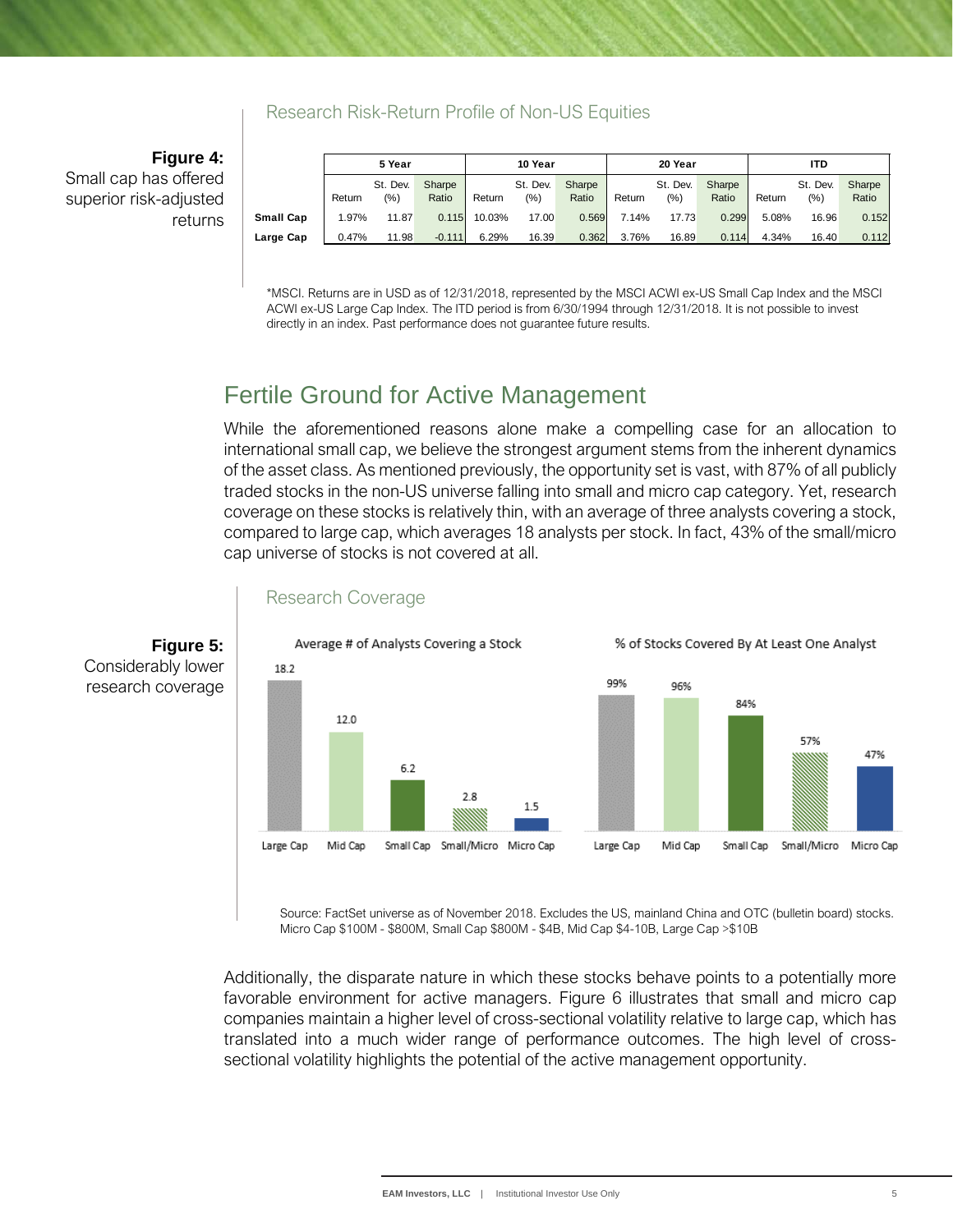### Cross-Sectional Volatility

**Figure 6:** Higher cross-sectional volatility highlights the active management opportunity



Source: Cross-sectional volatility calculated using monthly data from FactSet for the last 5 years ending September 30, 2018

These dynamics have resulted in a large, inefficient market where the potential for overlooked and mispriced securities is far greater than in more established segments. Skilled, active managers have the potential to exploit these types of opportunities to generate consistent, meaningful excess returns through stock selection at a level beyond what might be expected in a large cap strategy. Hence, a dedicated, actively managed non-US small cap strategy can help capture the full potential of the asset class, whereas an all cap approach risks significantly diluting this possible alpha and an indexed approach potentially misses it altogether. Figure 7 confirms that non-US small cap active managers have indeed been able to add impressive alpha over their larger cap peers.



#### Source: eVestment data as of December 31, 2018. Return of the median manager, gross of fees, within each respective peer group is shown. Alpha is calculated using the following benchmarks within each universe: US Small Cap (Russell 2000), US Large Cap (Russell 1000), Non-US Small Cap (MSCI ACWI ex-US Small Cap), Non-US Large Cap (MSCI ACWI ex-US Large Cap), Emerging Markets Small Cap (MSCI Emerging Markets Small Cap), and Emerging Markets Large Cap (MSCI Emerging Markets Index).

Small-cap managers have added impressive alpha over their larger-cap peers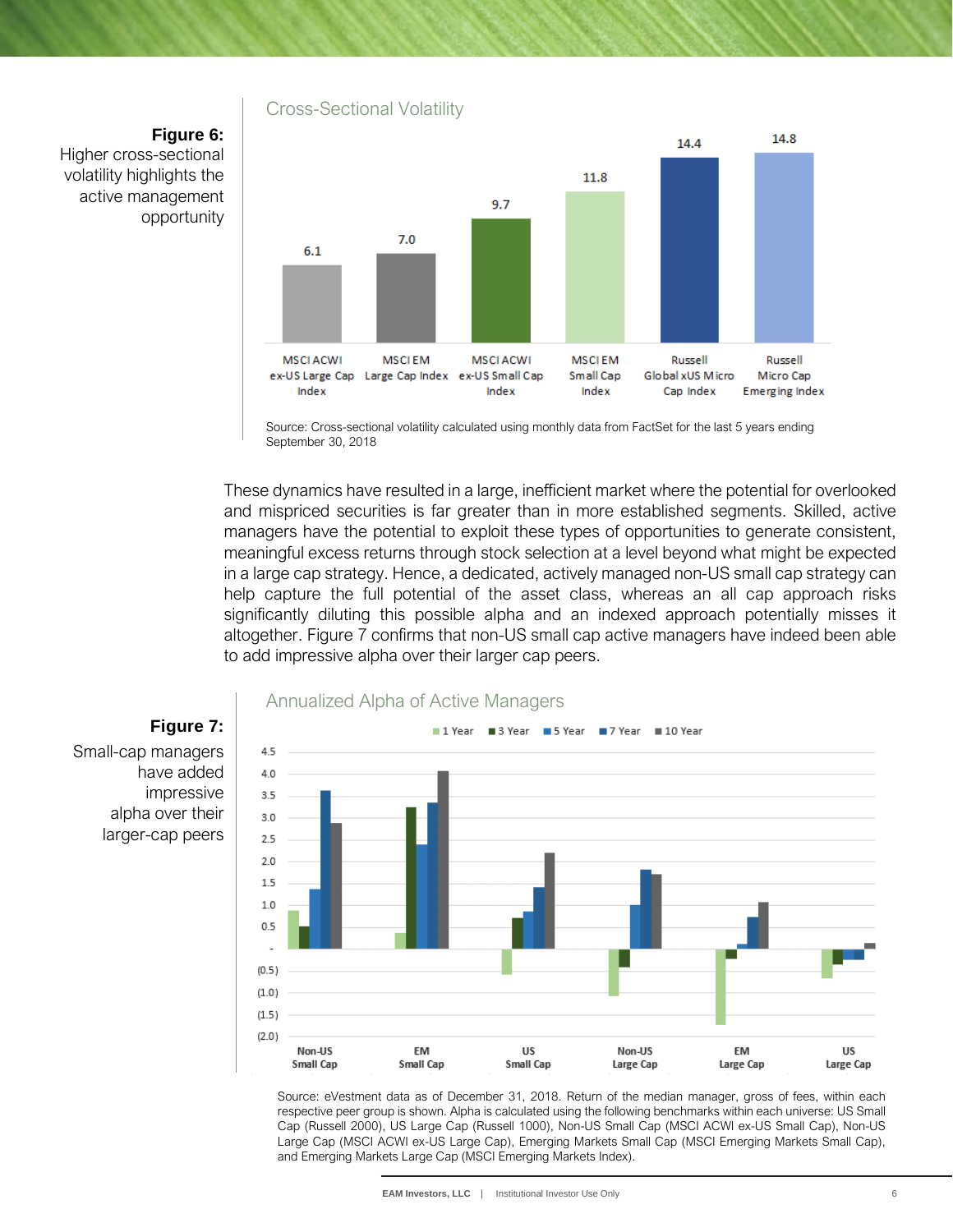### Finding the Optimal Balance Between Depth & Breadth

The sheer size and rapidly changing dynamic of the non-US small cap universe can make it difficult for many managers to research each and every stock thoroughly. Thus, we believe a systematic and timely approach to screening the universe is paramount in helping managers identify and capitalize on those opportunities with the most potential.

Behavioral investment research suggests that investors tend to discount new information and fundamental developments because of inherent conservative and representative biases. We believe this behavior typically follows a predictable anchor-and-adjust process, as illustrated below.



Compared to larger cap equities, the relatively slow dissemination of information in the micro cap subset can further magnify this effect. Coupled with lower sell-side coverage and dramatically fewer active managers in the space, the lags between when changes in fundamental value occur and when those changes are accurately reflected in market prices have historically been both notable and exploitable.<sup>[2](#page-6-0)</sup>

<span id="page-6-0"></span>We believe capitalizing on these attractive entry and exit points requires an investment process that can focus research efforts on the strongest investment candidates: companies undergoing positive fundamental change. The disparity between when there is a change in fundamental value and when that change is reflected in the stock price is often greatest after the release of new information. Knowing the key indicators of fundamental change and efficiently screening for those factors are essential to distilling the investment universe to a list of candidates with the highest likelihood of being mispriced. Further, we believe that focused fundamental analysis of those opportunities in a disciplined and timely manner ultimately allows for the effective management of a non-US small cap portfolio.

> <sup>2</sup> Based on research by Edwards, 1968, Kahneman and Tversky, 1974. Note: Chart is hypothetical and does not represent actual data.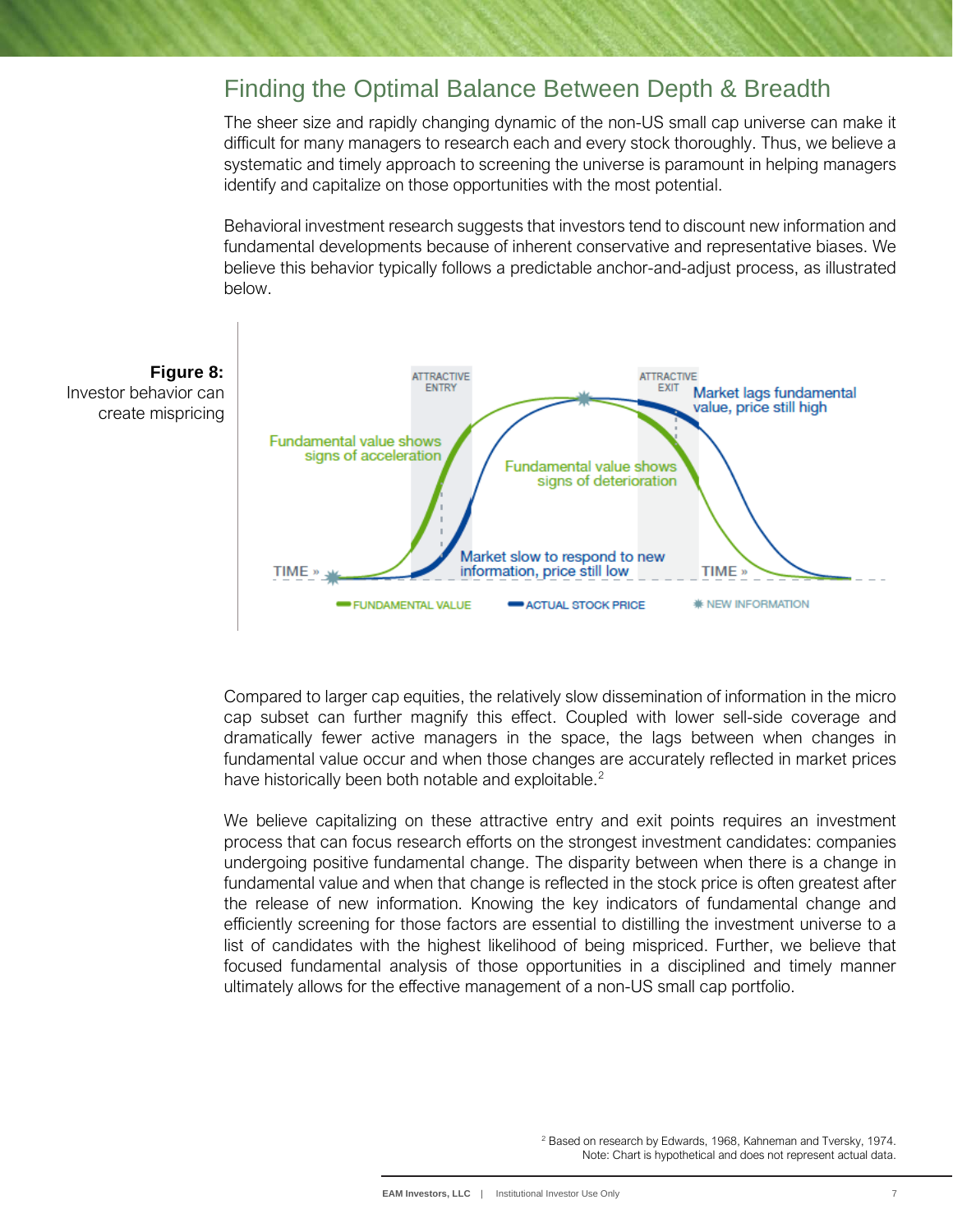## Closing the Gap

Operational hurdles and lack of investment vehicles have historically presented obstacles for non-US small cap investing. These barriers, however, have diminished considerably as international capital markets have matured. Still, it is an asset class that is widely underrepresented among investors' portfolios.

We believe the argument for an allocation to actively managed international small cap equities is profound. The category has historically generated attractive risk-adjusted returns and lower correlations, two characteristics that point to significant portfolio diversification benefits. Finally, the opportunity set is vast, relatively under-covered, and inefficient, therefore offering those active managers with a focused investment process the opportunity to generate alpha. For investors looking to benefit from the full potential of international equities, we believe the case for international small cap is clear.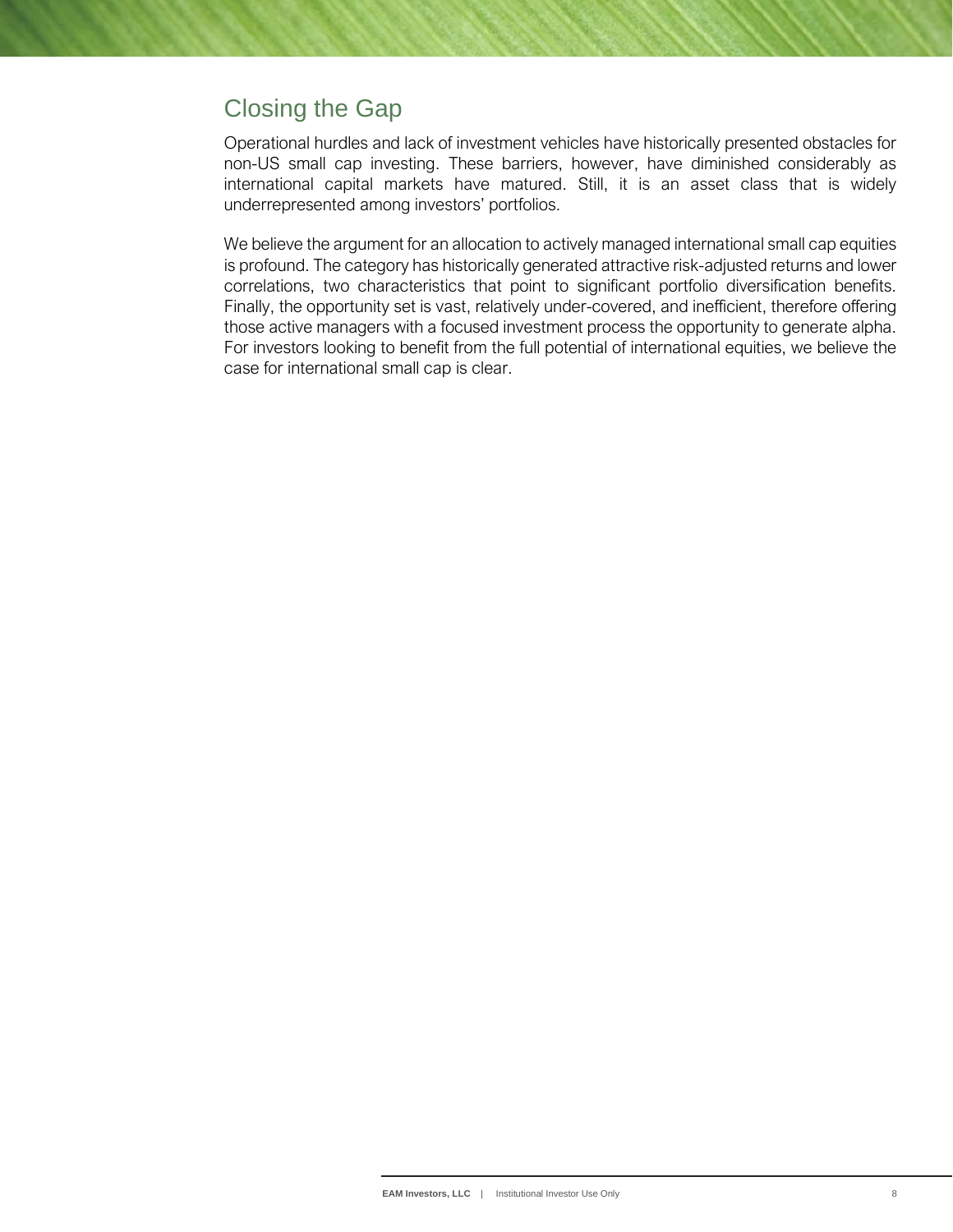## Advantages of EAM Investors

Specialist in Inefficient Markets - Every aspect of our firm, from team composition and our investment philosophy and process to our technology platform, was purpose-built to exploit the structural inefficiencies that exist in global small and micro cap equity markets.

Philosophy – Our positive change-based investment philosophy has the flexibility to consider the entire universe of global small and micro cap stocks across all countries and sectors.

Process - Objective, disciplined, daily investment process is optimally designed to consider the full breadth of the opportunity set. Focused and timely fundamental research is essential in small and micro cap equity markets where change is dynamic and constant.

Investment Team - Experienced, cohesive portfolio management and generalist research team allow for informed decisions to be made consistently, effectively, efficiently, and without country/sector biases.

Trading Team - Equity traders have an average of 20 years of experience transacting in small and micro cap equity markets using state of the art technology and the personal relationships to source liquidity and avoid eroding alpha with transaction costs.

Risk Management - Risk-aware portfolio construction is designed to protect clients' capital in difficult markets.

Performance - Historically consistent investment performance characteristics have enabled our International Small Cap strategy to add +482 basis points of excess annualized return since inception, net of fees.<sup>[3](#page-8-0)</sup>

<span id="page-8-0"></span>